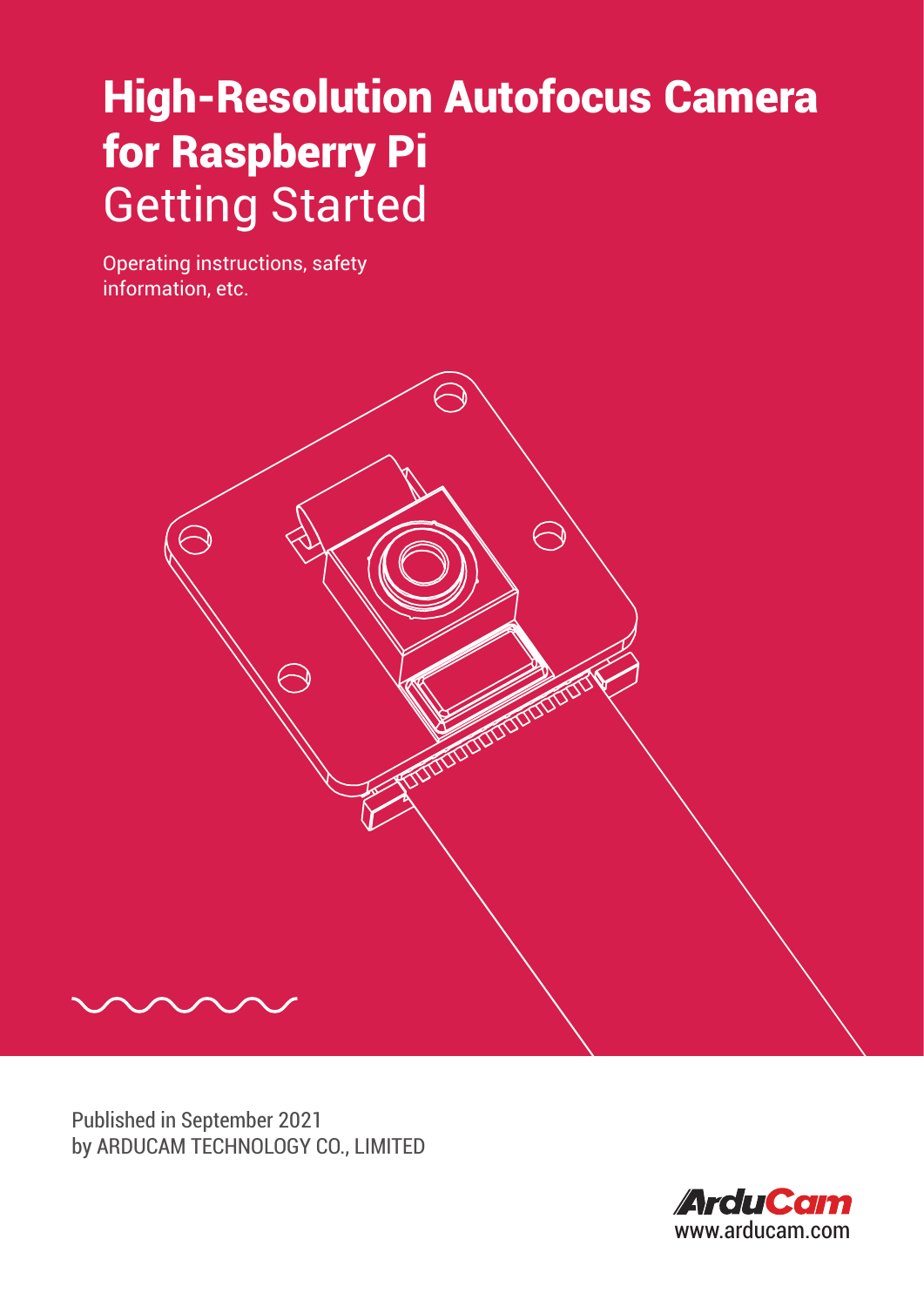### Camera Enclosure



To fit a camera board (High-Resolution Autofocus Camera/V1/V1.3/V2/V2.1):

1. Open the upper lid of the enclosure.



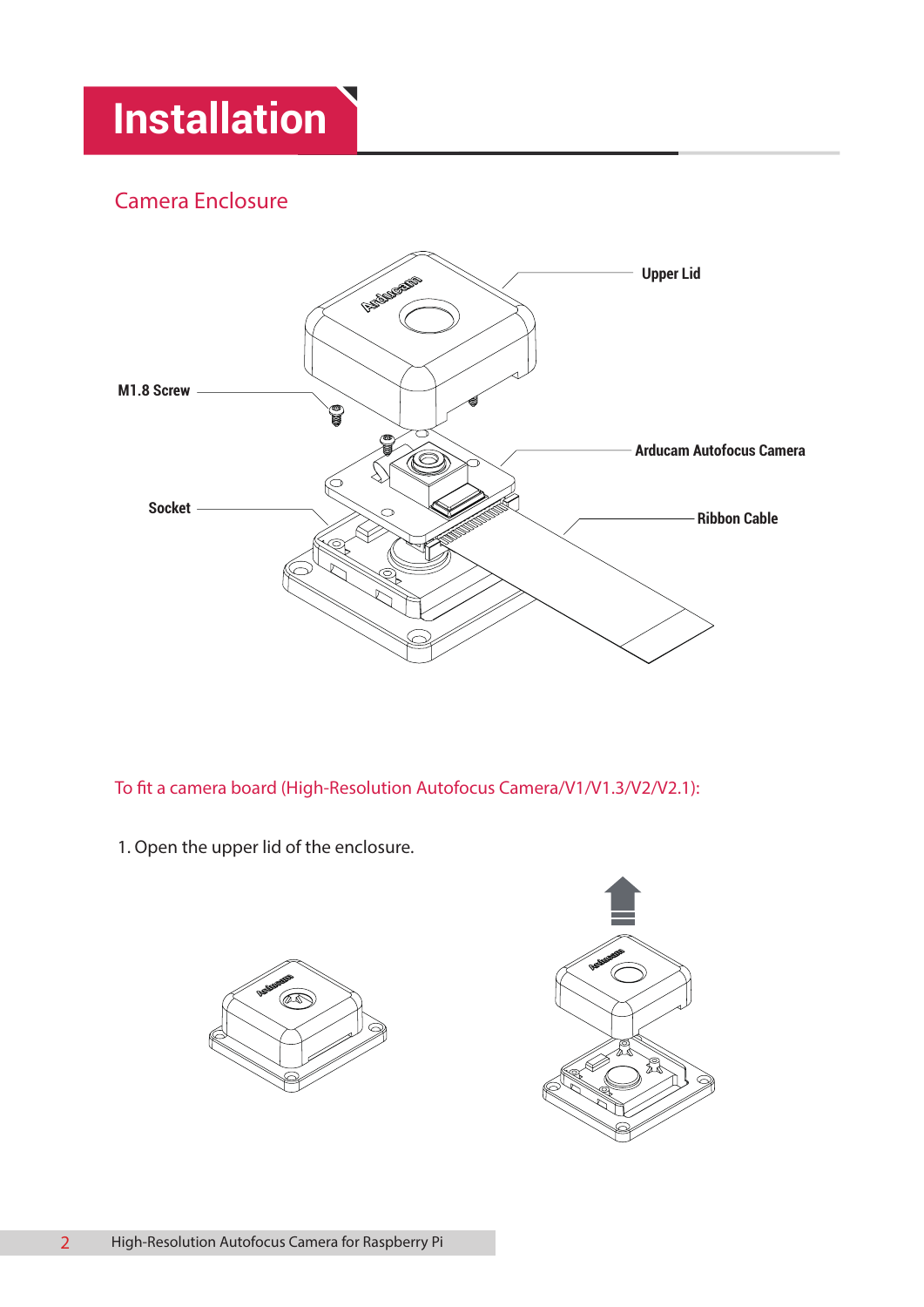2. Put the module into the socket and install the screws.



Tripod Mount

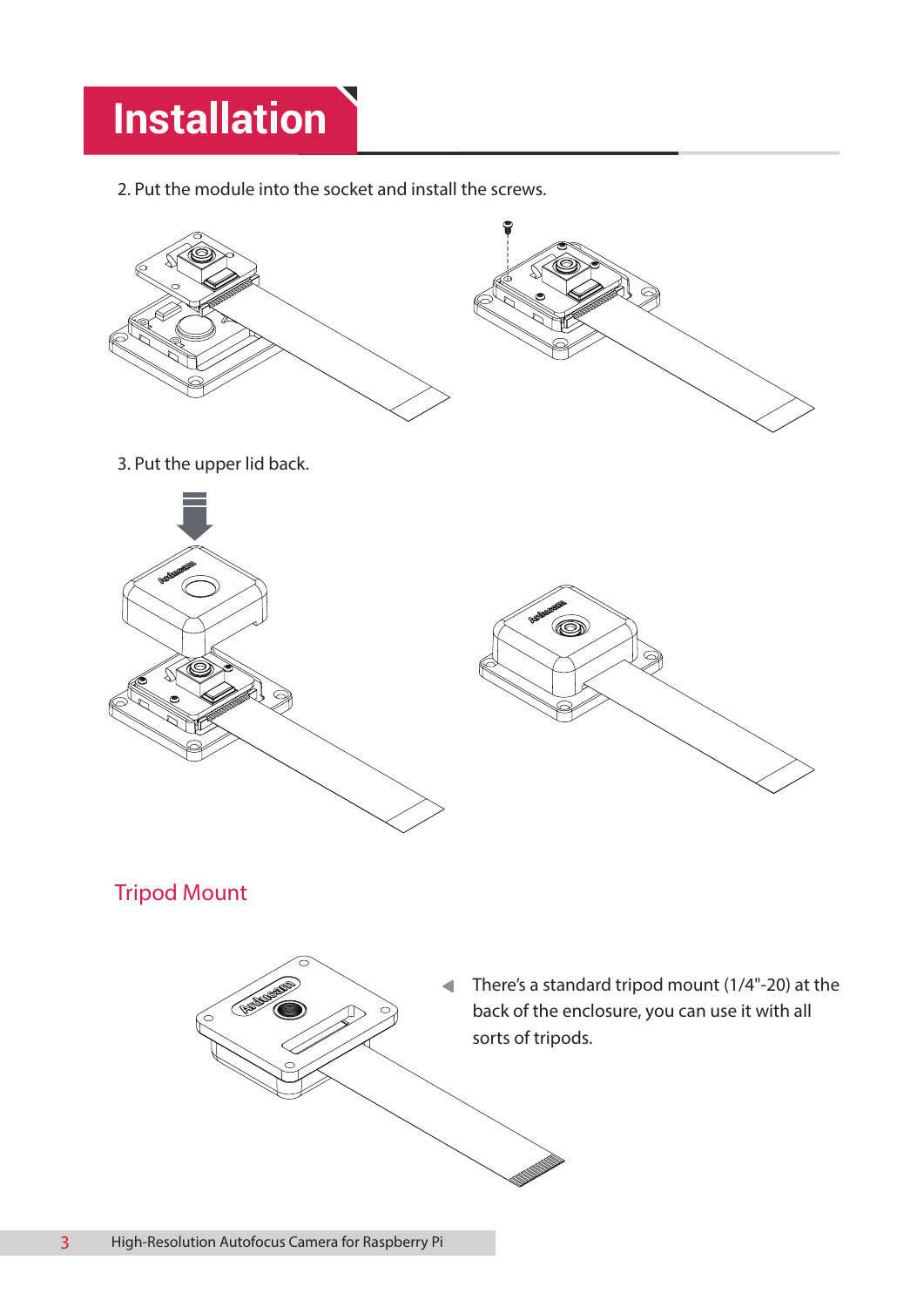### Camera Enclosure

The camera enclosure that comes with the Arducam High-Resolution Autofocus Camera is also compatible with Raspberry Pi camera module V1/V1.3 and V2/V2.1.



Before Connecting The High-Resolution Autofocus Camera to Your Raspberry Pi

1. Find the camera connector, gently pull the plastic catch up.





2. Insert the ribbon cable with pins facing away from the catch.



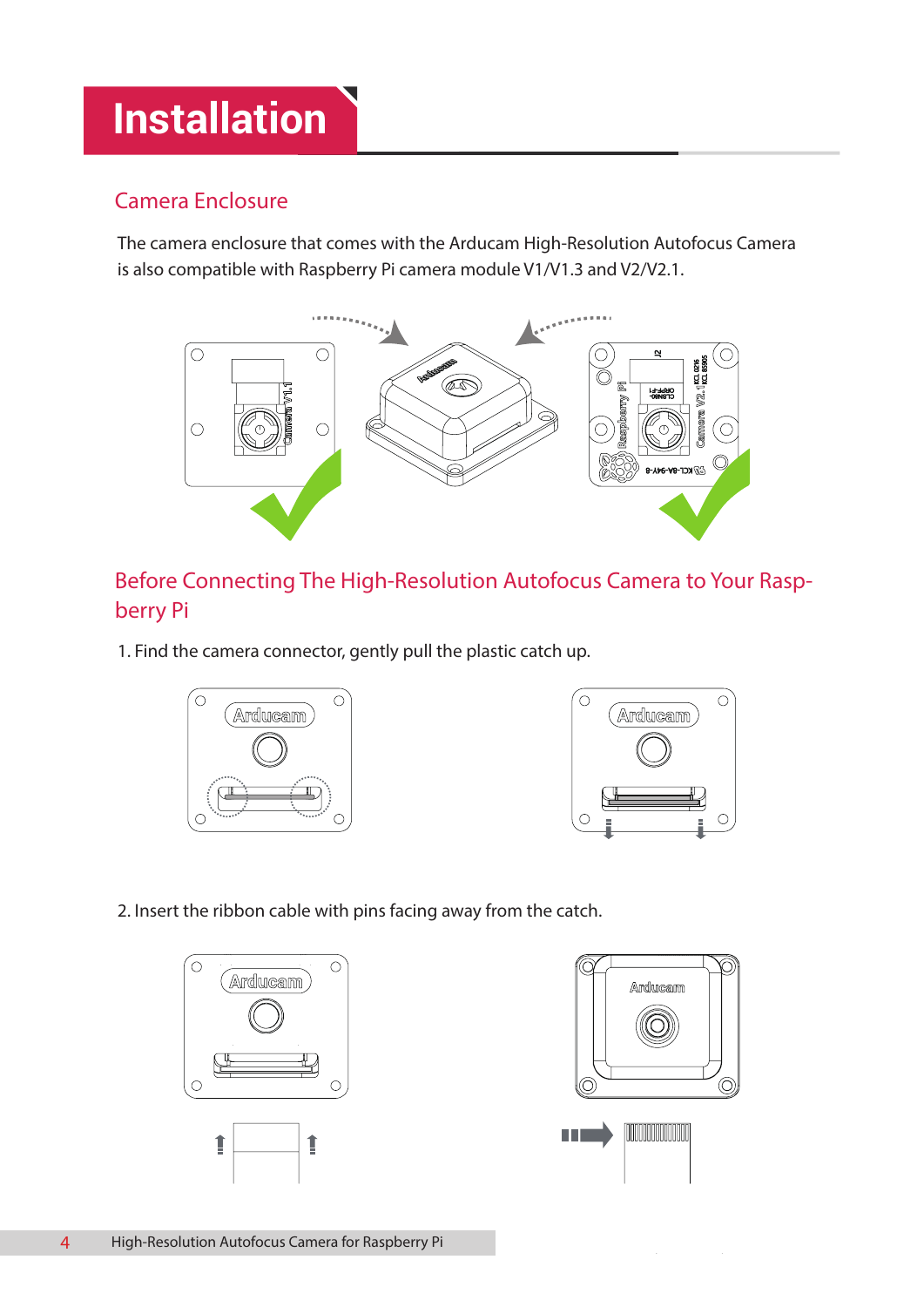3. Push the catch back in.



## **Operating The Camera**

### Please make sure you are running the latest version of Raspberry Pi OS. (March 4th or later releases).

1. Download the shell scripts

wget -O install\_pivariety\_pkgs.sh https://github.com/ArduCAM/Arducam-Pivariety-V4L2-Driver/releases/download/install\_script/install\_pivariety\_pkgs.sh

chmod +x install\_pivariety\_pkgs.sh

2. Update your Pi

sudo apt update

3. Install libcamra-dev

./install\_pivariety\_pkgs.sh -p libcamera\_dev

4. Install libcamera-apps

./install\_pivariety\_pkgs.sh -p libcamera\_apps

5. Install the kernel driver

./install\_pivariety\_pkgs.sh -p imx519\_kernel\_driver

6. enjoy.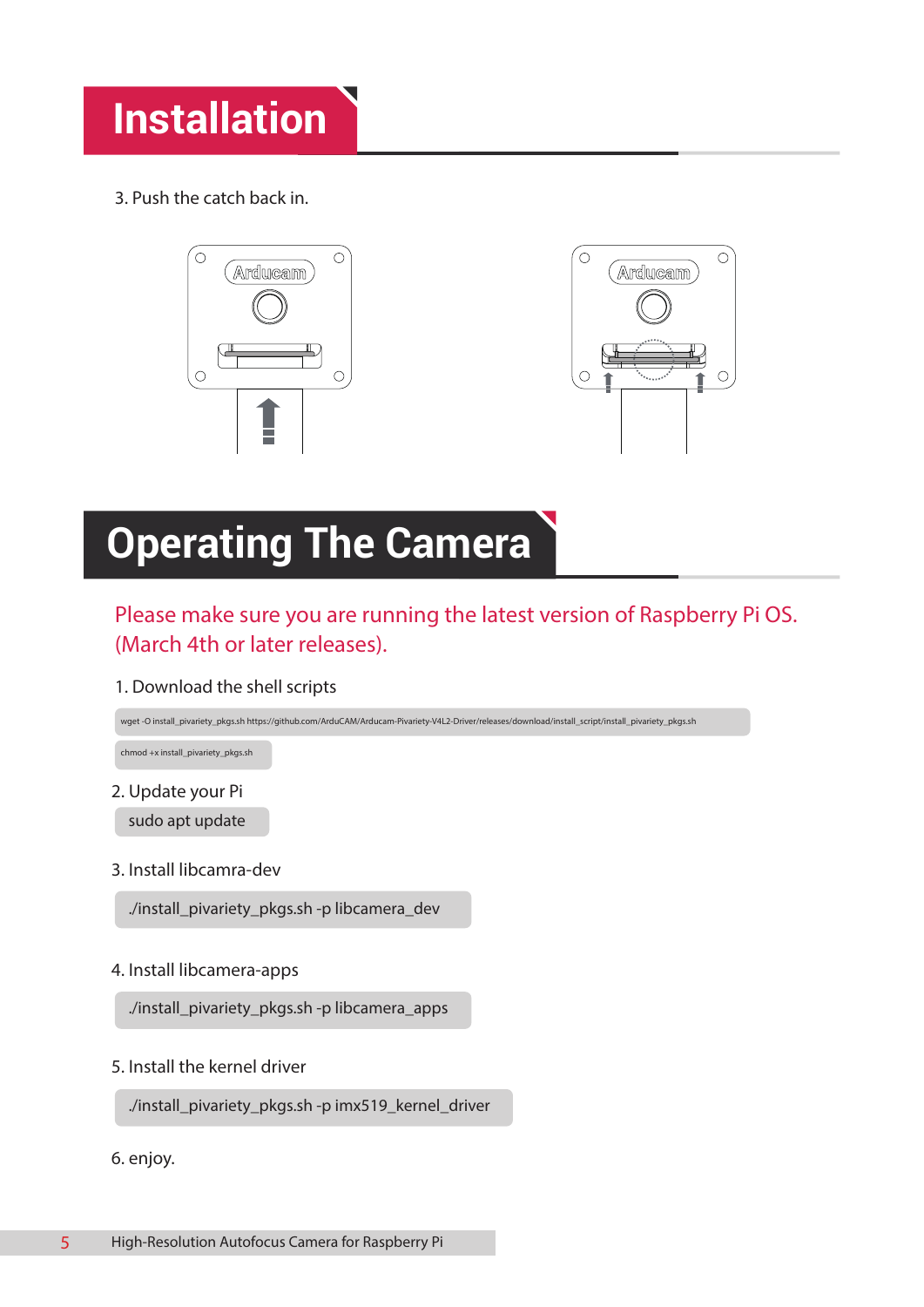## **Operating The Camera**

## **Before You Start**

Please make sure you are running the latest version of Raspberry Pi OS. (January 28th 2022 or later releases, Debian version:11(Bullseye))

• For Bullseye users running on Pi  $0 \sim 3$ , please also:

- **1. Open a terminal**
- 2. Run sudo raspi-config
- **3. Navigate to Advanced Options**
- **4. Enable Glamor graphic acceleration**
- **5. Reboot your Pi**

#### **If you encounter the display issues, please also execute the following steps:**

- **1. Open a terminal**
- 2. Run sudo raspi-config
- **3. Navigate to Advanced Options**
- **4. Navigate to GL Driver**
- **5. Select GL (Full KMS)**
- **6. Reboot your Pi**

#### ● For Raspberry Pi Compute Module 3/4

**The latest software only supports one camera at this time, CM4 uses CAM1 by default.**

**libcamera-still** is an advanced command line tool for capturing still images with the High-Resolution Autofocus Camera Module.

**libcamera-still -t 5000 -o test.jpg**

This command will give you a live preview of the camera module, and after 5 seconds, the camera will capture a single still image. The image will be stored in your home folder and named test.jpg.

**-t 5000:** Live preview for 5 seconds.

**-o test.jpg:** take a picture after the preview is over and save it as test.jpg

If you only want to see the live preview, use the following command:  **libcamera-still -t 0**

### Manually adjusting the focus

1. Download the software:

git clone https://github.com/ArduCAM/Arducam-Pivariety-V4L2-Driver.git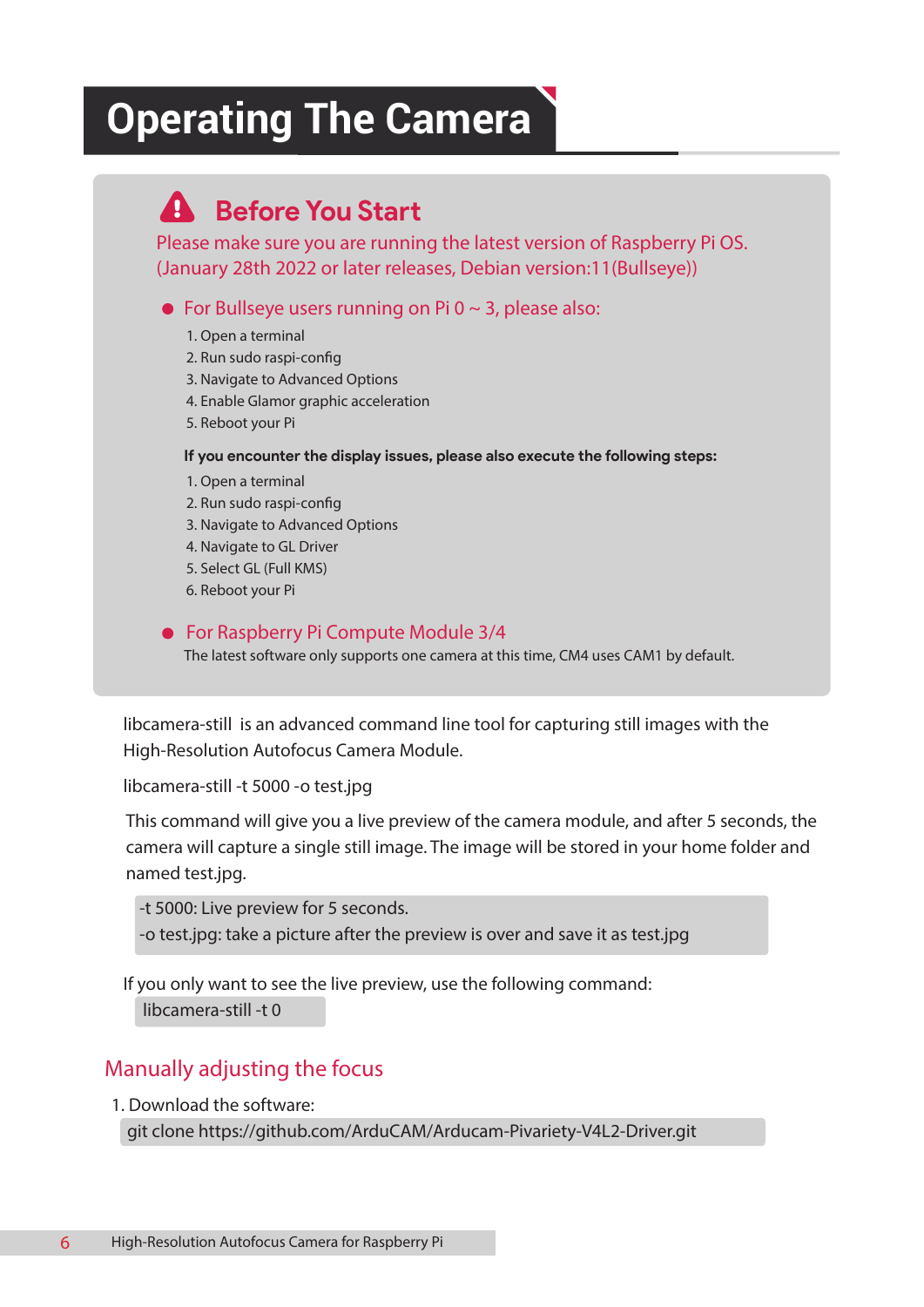# **Operating The Camera**

2. See the camera in live preview:

libcamera-still -t 0

- 3. Use our focus adjustment tool: cd Arducam-Pivariety-V4L2-Driver/focus python3 FocuserExample.py -d /dev/v4l-subdev1
- 4. Press the Up/Down Arrow for focus adjustment, press "ctrl +  $c$ " to save, or "r" to reset.

### One-time autofocus

For one-time autofocus, use --autofocus:

libcamera-still -t 3000 -o test.jpg --autofocus

### Continuous Autofocus

You can enable Continuous Autofocus simply by adding --continue-autofocus **Example:**

libcamera-still -t 0 --viewfinder-width 2312 --viewfinder-height 1736 --continue-autofocus

### Digital Zoom

Use -k to enable digital zoom.

libcamera-still -t 0 --viewfinder-width 2312 --viewfinder-height 1736 -k

**When the preview window pops up, navigate back to the terminal and press the following keys on your keyboard:**

**W: Zoom in S: Zoom out I: Move upward K: Move downward J: Move left L: Move right R: Reset M: 10x Zoom**

For more advanced information about controlling the camera, please visit: https://www.arducam.com/docs/cameras-for-raspberry-pi/raspberry-pi-libcamera-guide/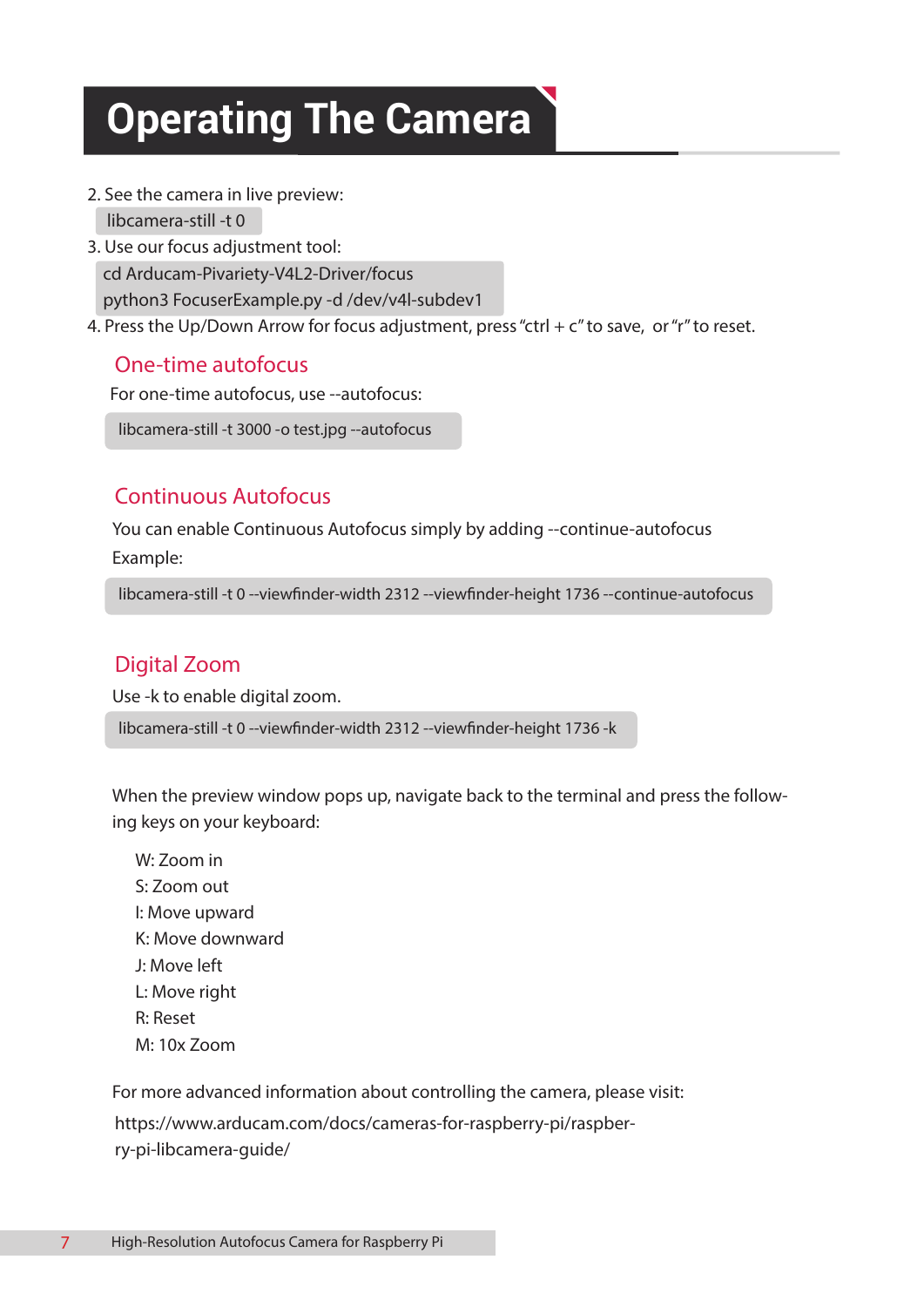## **Instructions for Safe Use**

To properly use the Arudcam High-Resolution Autofocus Camera, kindly note:

- $\bullet$ Before connecting, you should always power the Raspberry Pi off and remove the power supply first.
- Make sure the cable on the camera board is locked in place.
- Make sure the cable is correctly inserted in the Raspberry Pi board's MIPI CSI-2 connector.
- Avoid high temperatures.
- Avoid water, moisture, or conductive surfaces while in operation.
- Avoid folding, or straining the flex cable.
- Avoid cross-threading with tripods.
- Gently push/pull the connector to avoid damaging the printed circuit board.
- Avoid moving or handling the printed circuit board excessively while it's in operation.  $\bullet$ Handle by the edges to avoid damages from electrostatic discharge.
- Where the camera board is stored should be cool and as dry as possible.
- Sudden temperature/humidity changes can cause dampness in the lens and affect the
- image/video quality.